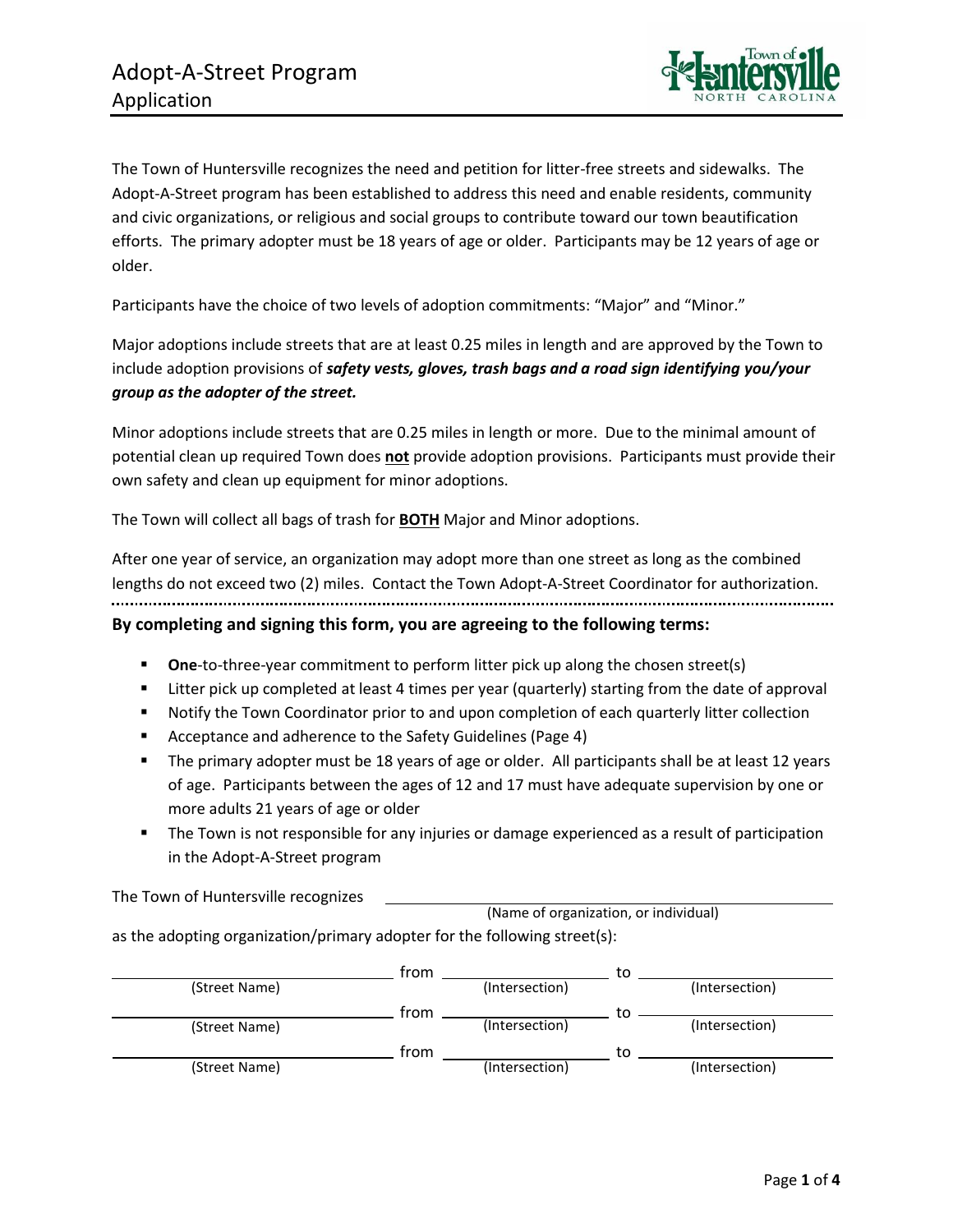

Adoption Duration (circle one of the following): **One year Two years Three years**

### **PRIMARY ADOPTER CONTACT INFORMATION**

|            |                                            | (Print First Name, Last Name) |        |         |            |
|------------|--------------------------------------------|-------------------------------|--------|---------|------------|
|            |                                            |                               |        |         |            |
|            | (Street Address)                           |                               | (City) | (State) | (Zip Code) |
|            |                                            |                               |        |         |            |
|            | Are you at least 18 years of age or older? | <b>EXAMPLE</b>                | NO.    |         |            |
| Signature: |                                            |                               |        |         |            |

#### **MAJOR ADOPTIONS ONLY**

If applying for a Major Street Adoption only, then please complete the below.

In the box below, print the name of your non-profit organization as it should be displayed on the street sign. If the adoption is "In Memory of" or "In Honor of", please include such wording in your title. **Names of companies or businesses are not permitted.**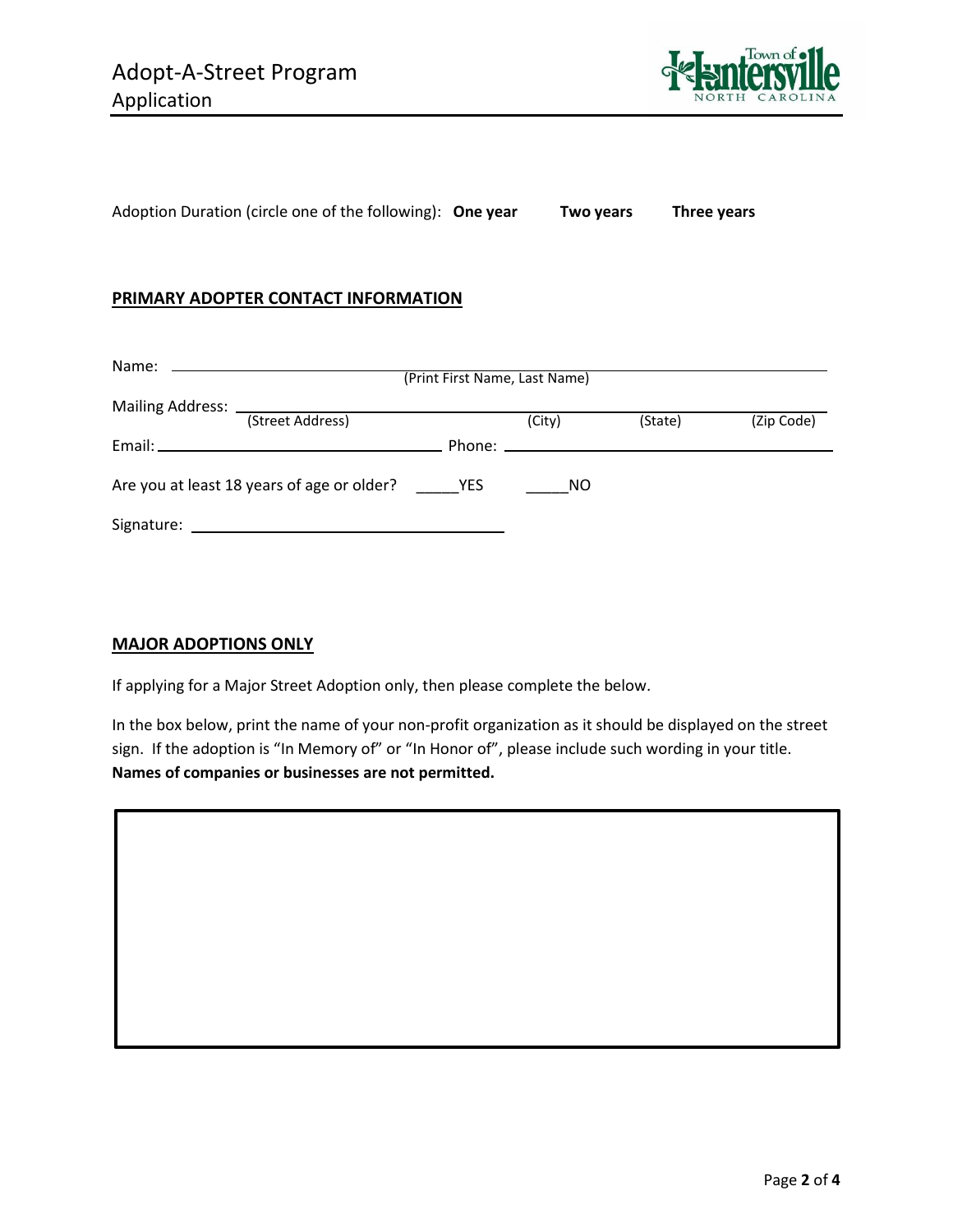

## **ADOPTING ORGANIZATION PARTICIPANTS**

The following signatures indicate an agreement to comply with the terms listed on Page 1 of this document. Any participants between the ages of 12 and 17 must have a parent or guardian sign for their participation.

| <b>Participant Name</b> | Parent/Guardian Name<br>(If Minor) | Participant/Parent/Guardian<br><b>Signature</b> |
|-------------------------|------------------------------------|-------------------------------------------------|
|                         |                                    |                                                 |
|                         |                                    |                                                 |
|                         |                                    |                                                 |
|                         |                                    |                                                 |
|                         |                                    |                                                 |
|                         |                                    |                                                 |
|                         |                                    |                                                 |
|                         |                                    |                                                 |
|                         |                                    |                                                 |
|                         |                                    |                                                 |
|                         |                                    |                                                 |
|                         |                                    |                                                 |
|                         |                                    |                                                 |
|                         |                                    |                                                 |
|                         |                                    |                                                 |
|                         |                                    |                                                 |
|                         |                                    |                                                 |

*THIS PORTION TO BE COMPLETED BY TOWN STAFF*

Approved By: Date:

Adoption StartDate: \_\_\_\_\_\_\_\_\_\_\_\_\_\_\_\_\_\_\_ Adoption End Date: \_\_\_\_\_\_\_\_\_\_\_\_\_\_\_\_\_\_\_\_\_

Page **3** of **4**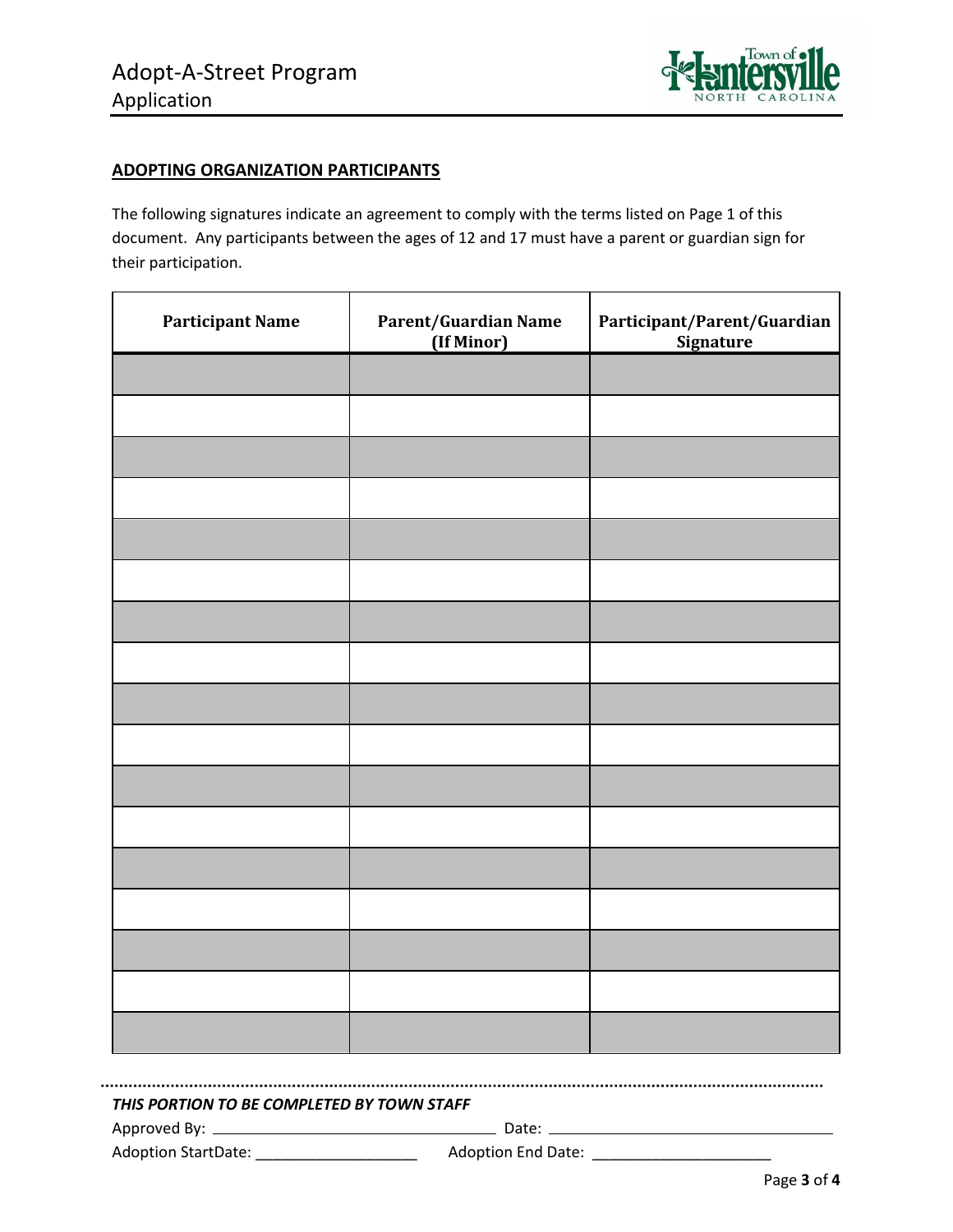

# **ADOPT-A-STREET SAFETY GUIDELINES**

#### **All participants shall:**

- Wear the safety gear provided to them by the Town of Huntersville
- Park all vehicles clear of the roadway and on the same side of the road where volunteers are working
- Be at least 12 years of age
- **•** Provide adequate supervision by one or more adults 21 years of age or older for those participants under the age of 17
- Pick up litter only during daylight hours
- Conduct a safety meeting for all participants prior to each cleanup to review Safety Guidelines
- Contact the Town Coordinator prior to and upon completion of clean up
- Notify the Town Coordinator if you encounter hazardous objects or holes, guy wires and other hidden obstacles in the ground

#### **All participants shall NOT:**

- Use or possess illegal drugs or alcohol during a cleanup
- Pick up trash on the road surface, medians, bridges, overpasses or in tunnels
- Pick up what appears to be hazardous material
- Attempt to squeeze bags to make room for more trash, as injuries from broken or jagged objects can result
- Remove dead animals

#### **For Your Safety:**

- Wear light-colored clothing that covers arms and legs
- Wear leather shoes or boots in addition to the provided safety gear
- Wear clothing that will not divert attention of motorists during cleanup activities
- Wear clothing that will not impair vision or movement during cleanup activities
- Work in small groups
- Stay well clear of any construction
- Stop work in inclement weather
- **■** During warm weather months, drink plenty of fluids, take breaks, avoid overexertion
- During cold weather months, dress warmly with layered clothing
- Be alert for snakes, stinging insects, and poisonous plants
- Avoid contact with noxious weeds and areas where herbicides were applied
- Carpool to the site to reduce the number of vehicles
- Use proper lifting and bending techniques

#### **In Case Of Emergency:**

- Have an adequate first-aid kit immediately available
- Select an emergency room/hospital and know the route from the work area to the designated place of treatment facility
- Have transportation immediately available

## **\*AFTER CLEANUP, GROUP ALL TRASH BAGS TOGETHER AND, WHERE PRACTICAL, PLACE THEM AT LEAST 8 FEET FROM THE SIDE OF THE ROAD TO MAKE COLLECTION EASIER AND SAFER FOR STAFF.** Contact Adopt-A-Street Coordinator **704-875-7007** to advise location of trash bags.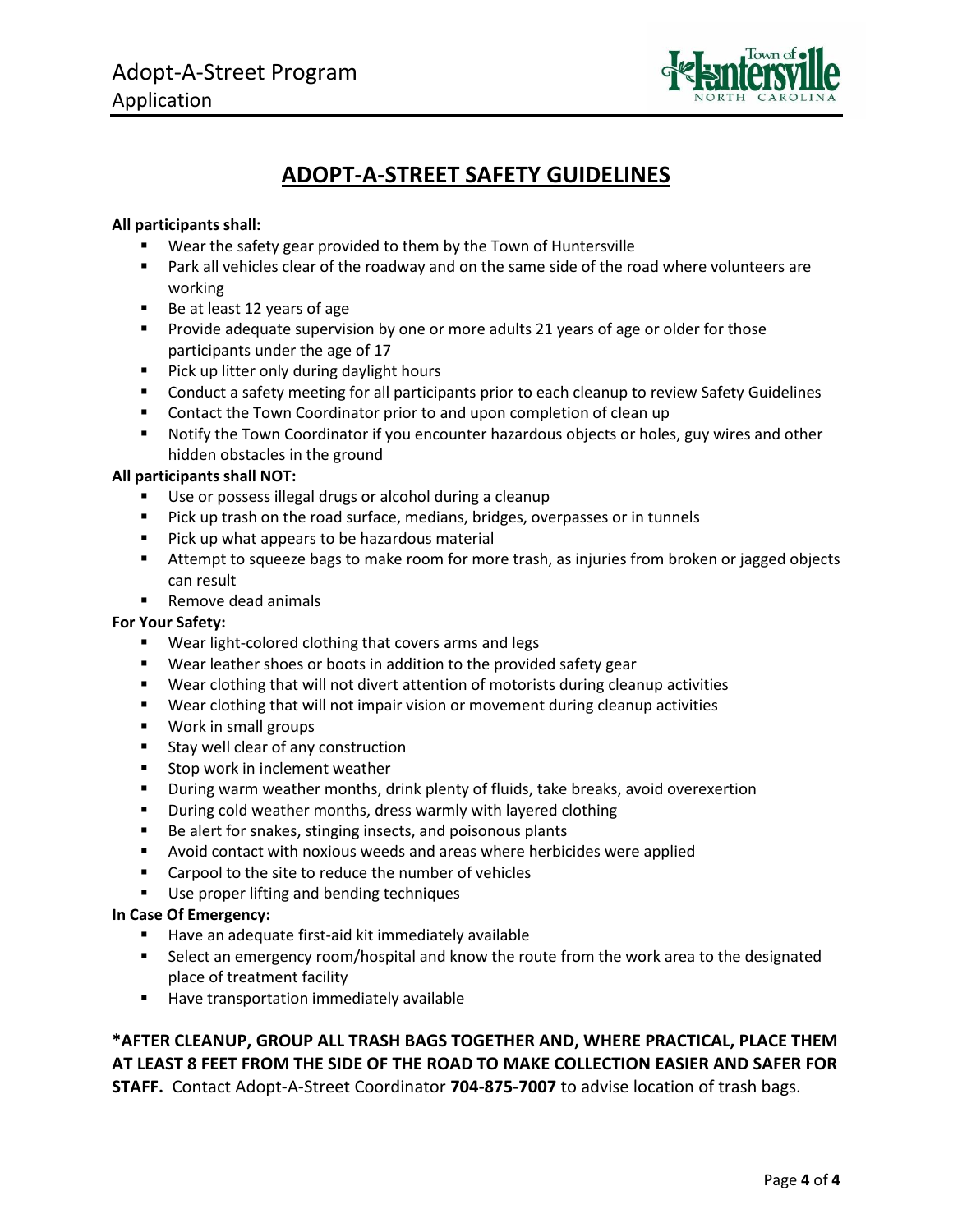

I, the contract of the contract of the contract of the contract of the contract of Huntersville, hereafter referred to as "Company," to publish photographs taken of me during all Adopt-A-Street cleanup efforts, and my name and likenesses, for use in the Town of Huntersville print, online and video-based marketing materials, as well as other Company publications.

I hereby release and hold harmless Town of Huntersville from any reasonable expectation of privacy or confidentiality associated with the images specified above.

I further acknowledge that my participation is voluntary and that I will not receive financial compensation of any type associated with the taking or publication of these photographs or participation in company marketing materials or other Company publications. I acknowledge and agree that publication of said photos confers no rights of ownership or royalties whatsoever.

I hereby release Town of Huntersville, its contractors, its employees and any third parties involved in the creation or publication of marketing materials, from liability for any claims by me or any third party in connection with my participation.

#### **Authorization:**

| Printed Name:<br><u> 1989 - Johann Stoff, deutscher Stoff, der Stoff, der Stoff, der Stoff, der Stoff, der Stoff, der Stoff, der S</u> | Age:           |
|----------------------------------------------------------------------------------------------------------------------------------------|----------------|
|                                                                                                                                        | Date:          |
| <b>Street Address:</b>                                                                                                                 |                |
| City:                                                                                                                                  | State:<br>Zip: |